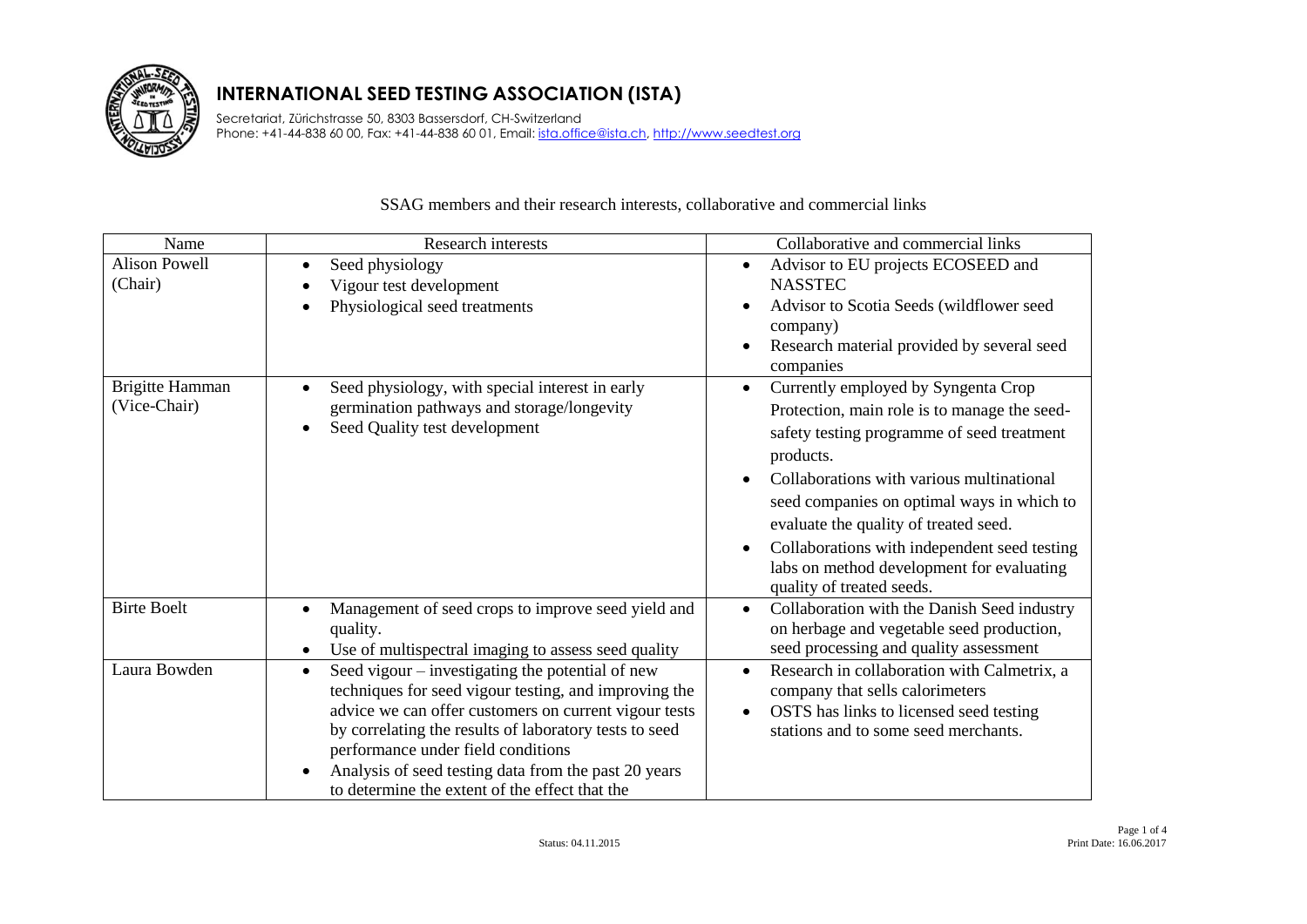

Secretariat, Zürichstrasse 50, 8303 Bassersdorf, CH-Switzerland Phone: +41-44-838 60 00, Fax: +41-44-838 60 01, Email: *ista.office@ista.ch, http://www.seedtest.org* 

|                      | environment and other factors have on seed quality in<br>cereal crops.<br>Investigating the causes and impact of seed quality<br>$\bullet$<br>issues in Scottish seed crops.                                                                                                                                                                       |                                                                                                                                                                                                                                 |
|----------------------|----------------------------------------------------------------------------------------------------------------------------------------------------------------------------------------------------------------------------------------------------------------------------------------------------------------------------------------------------|---------------------------------------------------------------------------------------------------------------------------------------------------------------------------------------------------------------------------------|
| Francoise Corbineau  | Physiology of seed dormancy and germination<br>$\bullet$<br>Acquisition and loss of tolerance to desiccation<br>$\bullet$<br>Evaluation and improvement of seed quality<br>$\bullet$<br>Seed longevity and storage<br>$\bullet$                                                                                                                    | Collaboration with European seed companies<br>$\bullet$<br>on seed quality and seed processing                                                                                                                                  |
| Fiona Hay            | Seed longevity<br>$\bullet$<br>Seed dormancy and germination behaviour and<br>$\bullet$<br>modelling<br>Genebank management<br>$\bullet$                                                                                                                                                                                                           | Have collaborated on research with various<br>$\bullet$<br>seed technology companies.<br>Have lectured for the Seed Captain training<br>program (International Seed Academy,<br>Thailand).                                      |
| Beni Kaufman         | N/A                                                                                                                                                                                                                                                                                                                                                | N/A                                                                                                                                                                                                                             |
| <b>Stan Matthews</b> | Physiological basis of seed vigour and its practical<br>$\bullet$<br>application                                                                                                                                                                                                                                                                   | Collaboration with many researchers,<br>$\bullet$<br>especially in Turkey, France and Scotland.<br>Advisor to Scotia Seeds (wildflower seed<br>company)<br>Research material provided by several seed<br>$\bullet$<br>companies |
| Alan Taylor          | Post-harvest aspects of seeds with emphasis on<br>$\bullet$<br>coating technologies and seed treatments.<br>Studies of seed coat permeability in relation to<br>$\bullet$<br>systemic seed treatments.<br>Seed investigations on vegetable crop, biofuel, in<br>$\bullet$<br>particular switchgrass and eastern gamagrass, and<br>agronomic seeds. | Collaboration with US and Multi-National<br>$\bullet$<br>companies on seed treatments and organic<br>pesticides                                                                                                                 |
| <b>Jane Thomas</b>   | Development of diagnostic techniques, especially<br>$\bullet$<br>rapid DNA based approaches, for the detection of<br>seed-borne diseases of cereals and other crops                                                                                                                                                                                |                                                                                                                                                                                                                                 |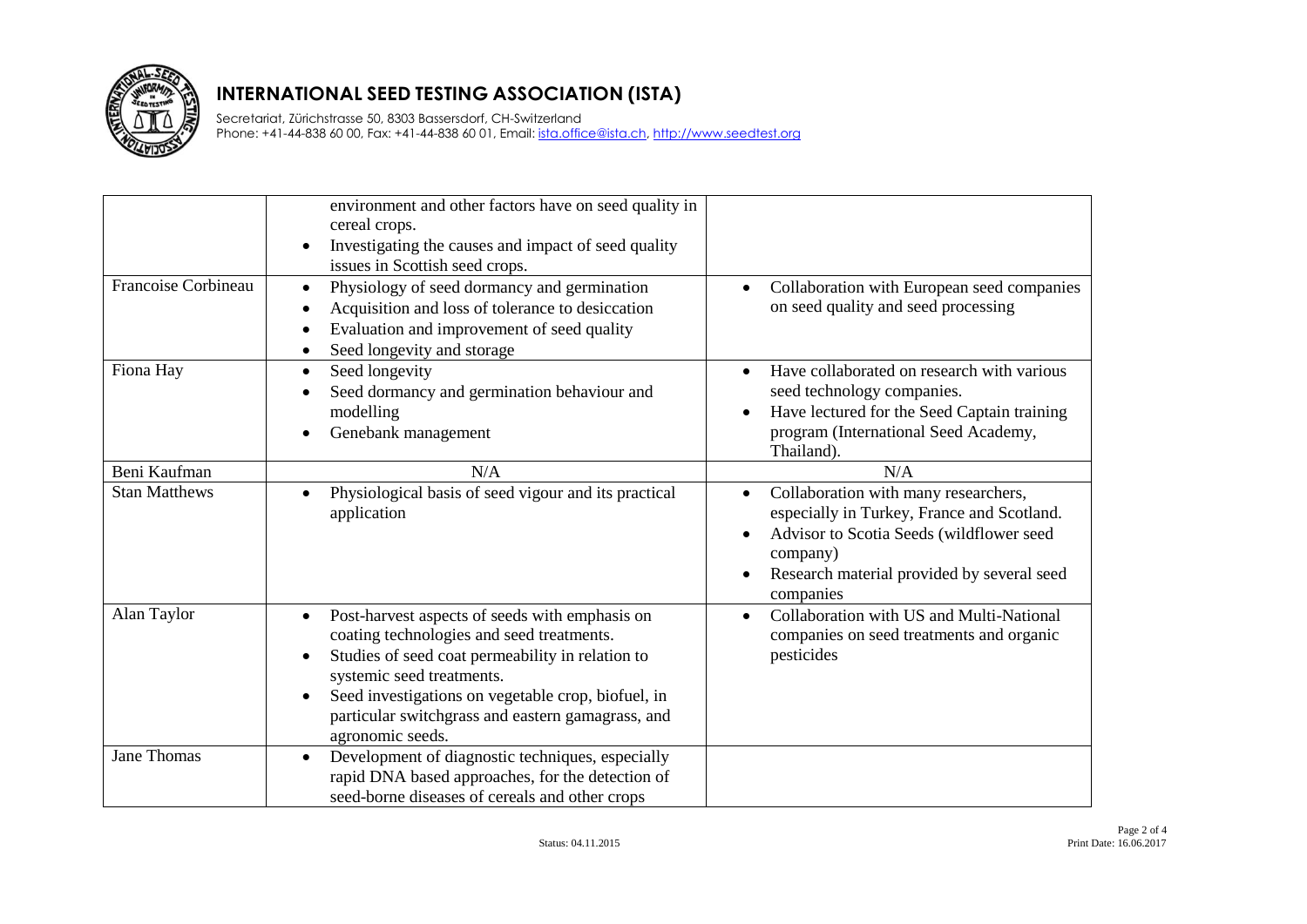

Secretariat, Zürichstrasse 50, 8303 Bassersdorf, CH-Switzerland Phone: +41-44-838 60 00, Fax: +41-44-838 60 01, Email: *ista.office@ista.ch, http://www.seedtest.org* 

|               | Method development within ISTA working groups                                                                                                                                                                                          |                                                                                                                                                                                                                                                                                                                                                                                                                                                                                                                                                                                                                                                                                                                                                                                                                                                                                                                                                                                                                                                                       |
|---------------|----------------------------------------------------------------------------------------------------------------------------------------------------------------------------------------------------------------------------------------|-----------------------------------------------------------------------------------------------------------------------------------------------------------------------------------------------------------------------------------------------------------------------------------------------------------------------------------------------------------------------------------------------------------------------------------------------------------------------------------------------------------------------------------------------------------------------------------------------------------------------------------------------------------------------------------------------------------------------------------------------------------------------------------------------------------------------------------------------------------------------------------------------------------------------------------------------------------------------------------------------------------------------------------------------------------------------|
| Joël Léchappé | Strategies for effective seed sampling<br>$\bullet$<br>• Seed biology related to germination<br>$\bullet$<br>Botany, systematic related to seed identification<br>$\bullet$<br>Phenotyping, XRay imaging, multispectral<br>phenotyping | The laboratory I belong to is involved in:<br>Several collaborative research programmes<br>$\bullet$<br>involving public research organisations and<br>private seed companies. EU programmes<br>(e.g.: TESTA, Convigour) and French<br>programmes (e.g.: AKER/sugar beet,<br>Peamust/Pea,fababean, CTPS/Ministry of<br>Agriculture research programmes)<br>Development of image analysis equipment in<br>the framework of research programmes, in<br>collaboration with public and private partners<br>Member of a phenotyping platform open to<br>public and private researchers (Phenosem)<br>The routine activity of the laboratory covers<br>regulatory analyses and private services (e.g.<br>ISTA seed analyses and selectivity,<br>efficiency of seed treatments for private<br>firms)<br>The Laboratory is member of ISHI<br>(International Seed Health Initiative), The<br>laboratory hosts the ISHI coordinator<br>(contract of confidentiality)<br>Invited member of seed quality group of<br>IIRB (International Institute for research on<br>Sugar Beet) |